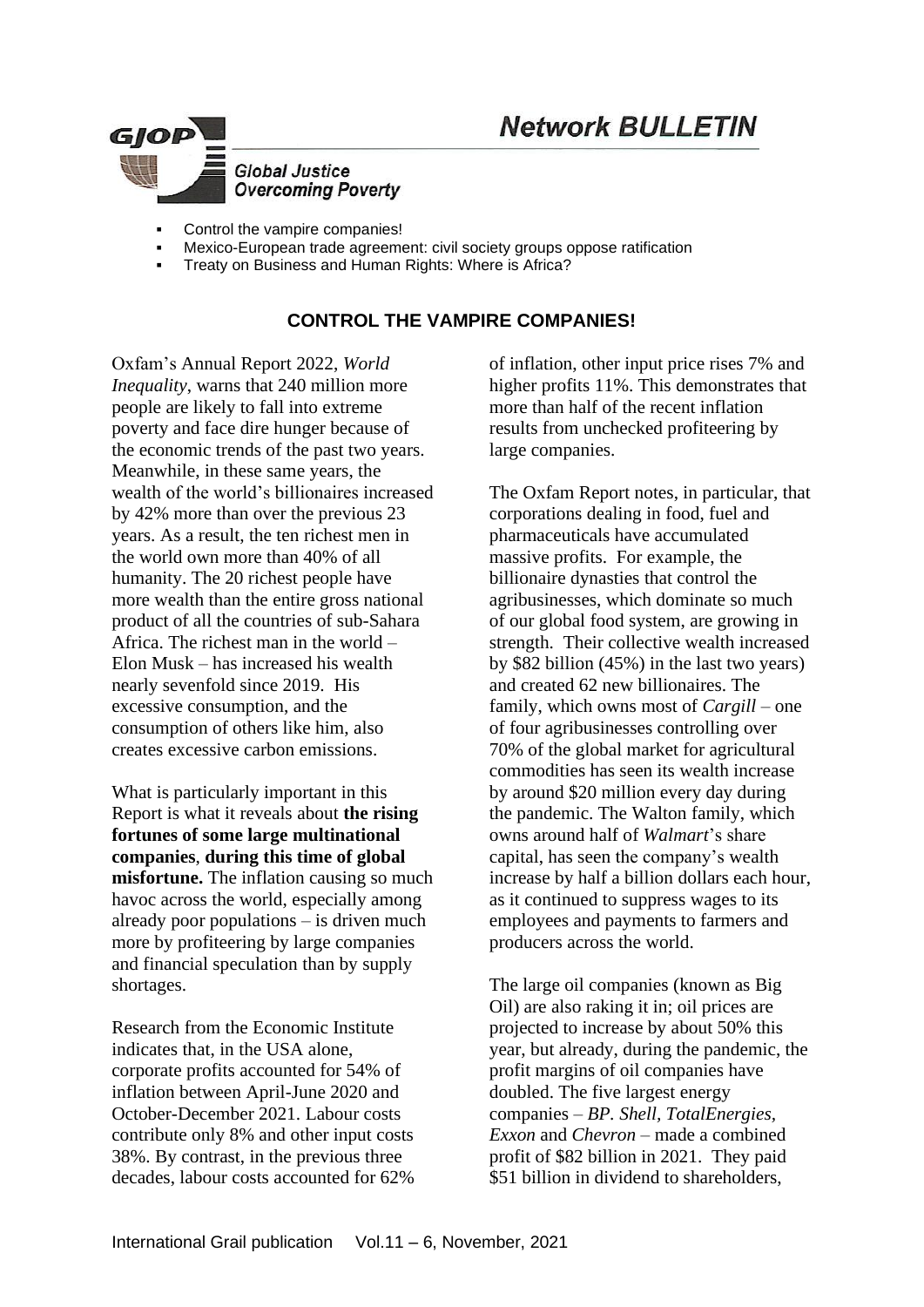90% of which went to the richest 10% of USA households.

The obscene profits made by the dominant pharmaceutical companies (Big Pharma), especially from the COVID-19 vaccines, which they refuse to supply to the world's poorest people, grew even more in the second year of the pandemic. *Moderna*, which benefited from public subsidies to produce its COVID-19 vaccine, currently has a 70% pre-tax profit margin on this item. No wonder *Moderna* is fighting to prevent other producers in South Africa from making substitutes, while it is seeking to stash some of its profits in tax havens. *Pfizer* has sold the most COVID-19 vaccines of any company and has proportionately provided it to low-income countries. Both companies are spending heavily on lobbying against any waiver by the World Trade Organisation of traderelated intellectual-property rights, which would reduce their control over the knowledge that gives them this massive market power.

Global technology companies (the Big Five) – *Apple, Microsoft, Tesla, Amazon* and *Alphabet* – made \$271 billion in profits in 2021, an increase of nearly 40% on 2019. Of course, with such wealth comes immense political power: *Amazon*  and *Google* together spent \$7.5 million on open lobbying of USA politicians in the first three months of 2022, and probably much more indirectly.

This power, achieved by great wealth, influences governments to design regulatory and monetary policies in favour of the rich and large corporations, and is one reason why these inequalities just keep on increasing. It is also probably why obvious solutions are not being implemented, for example

- taxing excess profits;
- reducing monopolies by revising the oppressive system of intellectual-property rights;
- democratising access to knowledge;
- eliminating taxpayers subsidising of such big companies;
- preventing share buy-backs and other strategies that increase corporate wealth and power.

In the face of such corporate power, we need much more concerted citizens' action, if we are to have any hope of leaving this dystopia behind.

*Source: Jayati Ghosh, 'Social Europe and International Politics and Society (IPS) Journal,' 23 May, 2022. Slightly edited by Mary Boyd.* 

## **MEXICO-EUROPEAN UNION TRADE AGREEMENT**  CIVIL SOCIETY GROUPS OPPOSE RATIFICATION

Twenty-seven years ago, Mexico, with Canada and the USA, signed the North American Free Trade Agreement (NAFTA), the most aggressive trade agreement in the world. Then, in 2000, Mexico signed a similar agreement with the European Union (EU), which has been in the process of modernisation between 2016 and 2020. For years, Mexican and international social movements have been denouncing the free trade agreements due

to impacts on human rights and the environment and, in particular, the dramatic effects of so-called 'liberalisation'.

The positive economic effects of the EU-Mexico trade agreement have been near negligible for Mexico. Overall unemployment has risen between 2000 and 2018 from 2.8% to 3.6% and living standards have not changed. An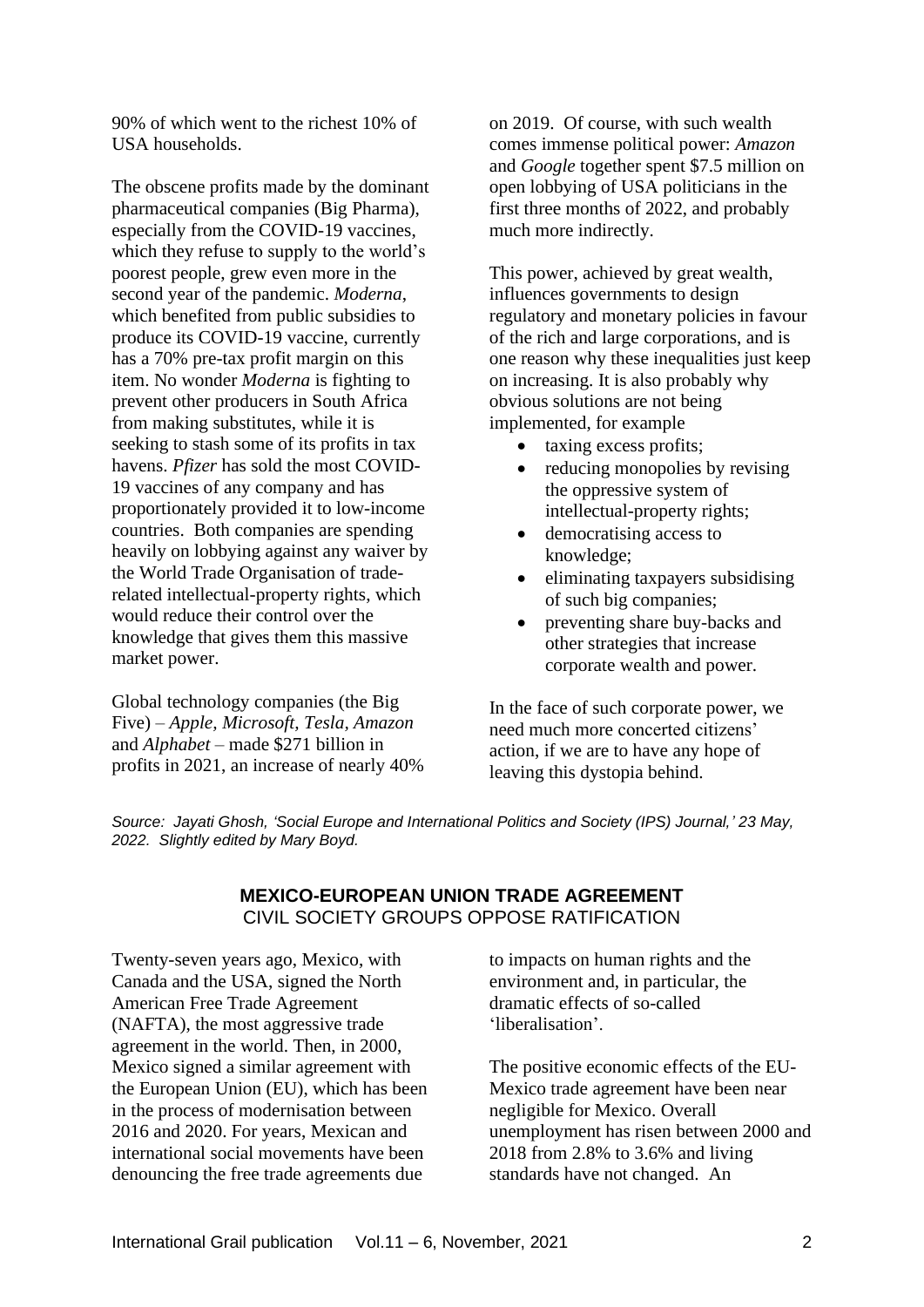assessment for the period 2019-2028 forecasts an addition of only 90,000 jobs for Mexico  $(+0.16%)$  at best, while jobs lost are not accounted for at all.

The modernised agreement foresees an opening of Mexican agricultural markets for European products, such as meat, milk and sugar. Sugar exports from the EU are expected to rise by 1200% even though Mexico is one of the world's leading sugar producers. In return, Europe will open its markets for poultry from Mexico, and both sides have agreed to reduce controls to make trade easier. The agreement also foresees an easier extraction of Mexico's natural resources, as well as fewer

restrictions on EU imports of gas and oil. Overall, economic operations will become more profitable at the cost of environmental destruction and a high climate impact.

The powers of investors will be increased by exclusive access to a private legal system, the Investment Court System (ICS), and European investors will also gain better access to the Mexican public procurement market.

As the Transnational Institute indicate, an increasing number of civil society organizations in both Europe and Mexico oppose the ratification of this agreement.

*Source: Transnational Institute: 'Another Step toward Opaque Undemocratic Trade', July 21, 2022, <https://www.tni.org/en/article/another-step-toward-opaque-undemocratic-trade> Slightly edited by Mary Boyd.*

## **TREATY ON BUSINESS AND HUMAN RIGHTS WHERE IS AFRICA?**

In 2014, negotiations began in the United Nations on a legally binding *Treaty on Business and Human Rights* (a 'legally binding instrument' - LBI, to use the jargon of the UN) and they are still in process. The reason for such a treaty arises from the need to protect the people of developing countries from the violations and crimes committed by transnational corporations (TNCs) in the exercise of their economic activities, eg, the cases of companies such as Shell in Nigeria, Chevron in Ecuador, Brumadinho in Brazil and Rana Plaza in Bangladesh.

Inappropriate behaviours by TNCs, causing environmental disasters, systematic violations of human rights and economic crimes against public and private institutions, have been reported during decades. This treaty is an opportunity to end the impunity of TNCs by achieving effective mechanisms to hold them responsible for such behaviour and give local communities in the poorest countries the tools to protect their natural resources and people.

Countries of the Global South often lack the institutional power and mechanisms to prosecute crimes against human rights in their territory, especially those committed by TNCs. In Africa, governments have, for decades, facilitated foreign investment by TNCs that have abused their economic power putting their economic benefit before the rights of the populations. And so, TNCs continue to do so today with impunity.

To remedy these injustices of foreign corporations, an international legally binding treaty was necessary to ensure that: